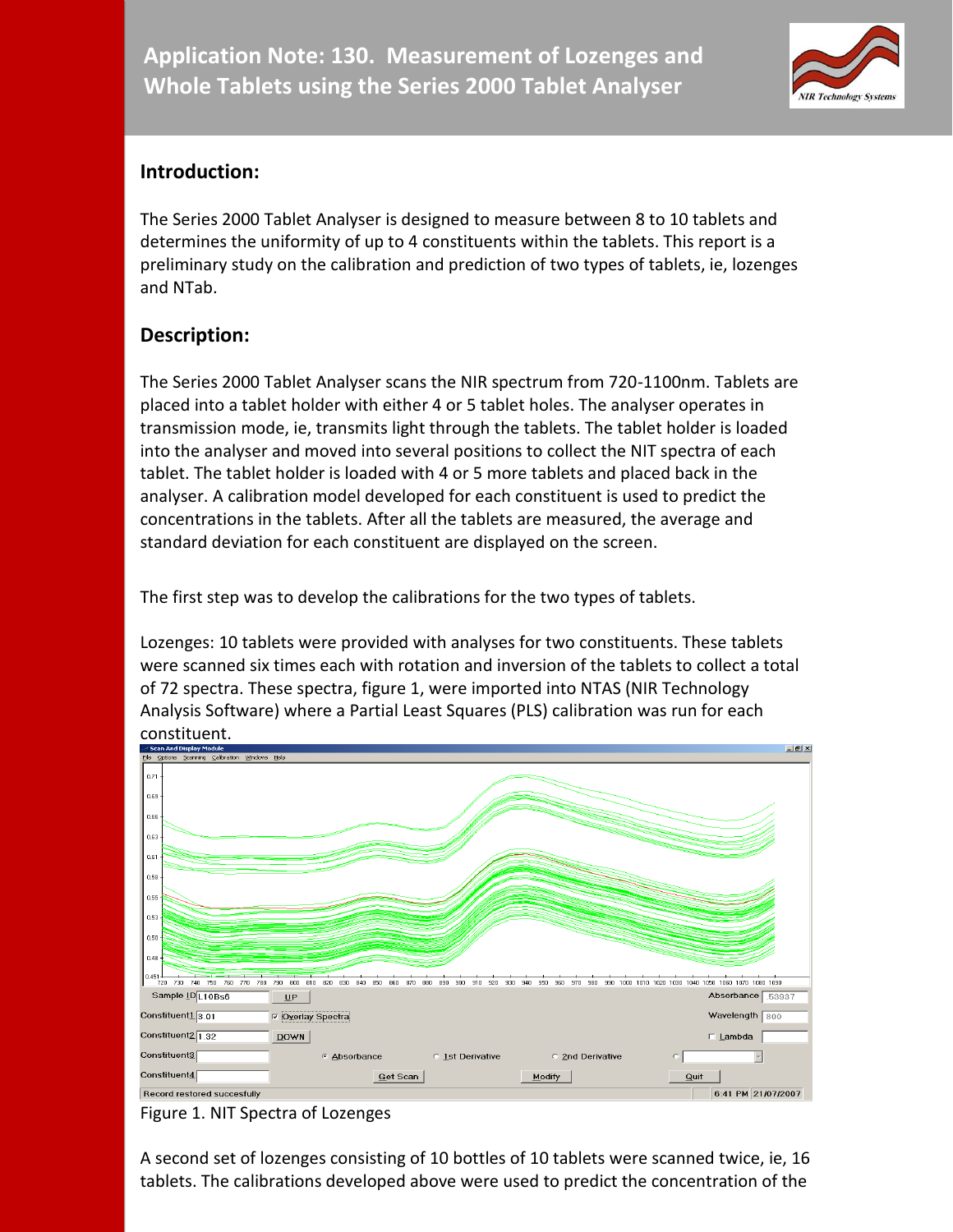two constituents. The individual results for each tablet plus the average and standard deviation of the 8 tablets are reported

NTab: 10 bottles with many tablets were provided with the average analyses for one constituent per bottle. 20 tablets from each bottle were scanned, figure 2, in two sets of 10. The spectra were imported into NTAS and a PLS calibration was run for the active ingredient. No other samples were available so two bottles of tablets were scanned as a means of testing the calibration. The individual results and the average and standard deviation are reported.



Figure 2. NIT Spectra of NTab Tablets.

### **Results:**

Lozenges Constituent 1.

Figure 3. shows the calibration plot for the 10 Lozenges. This plot shows the average of the 6 scans collected for each of the 10 tablets. The Standard Error of Calibration (SEC) was 0.03mg/tablet and the Squared Correlation ( $R^2$ ) = 0.879. The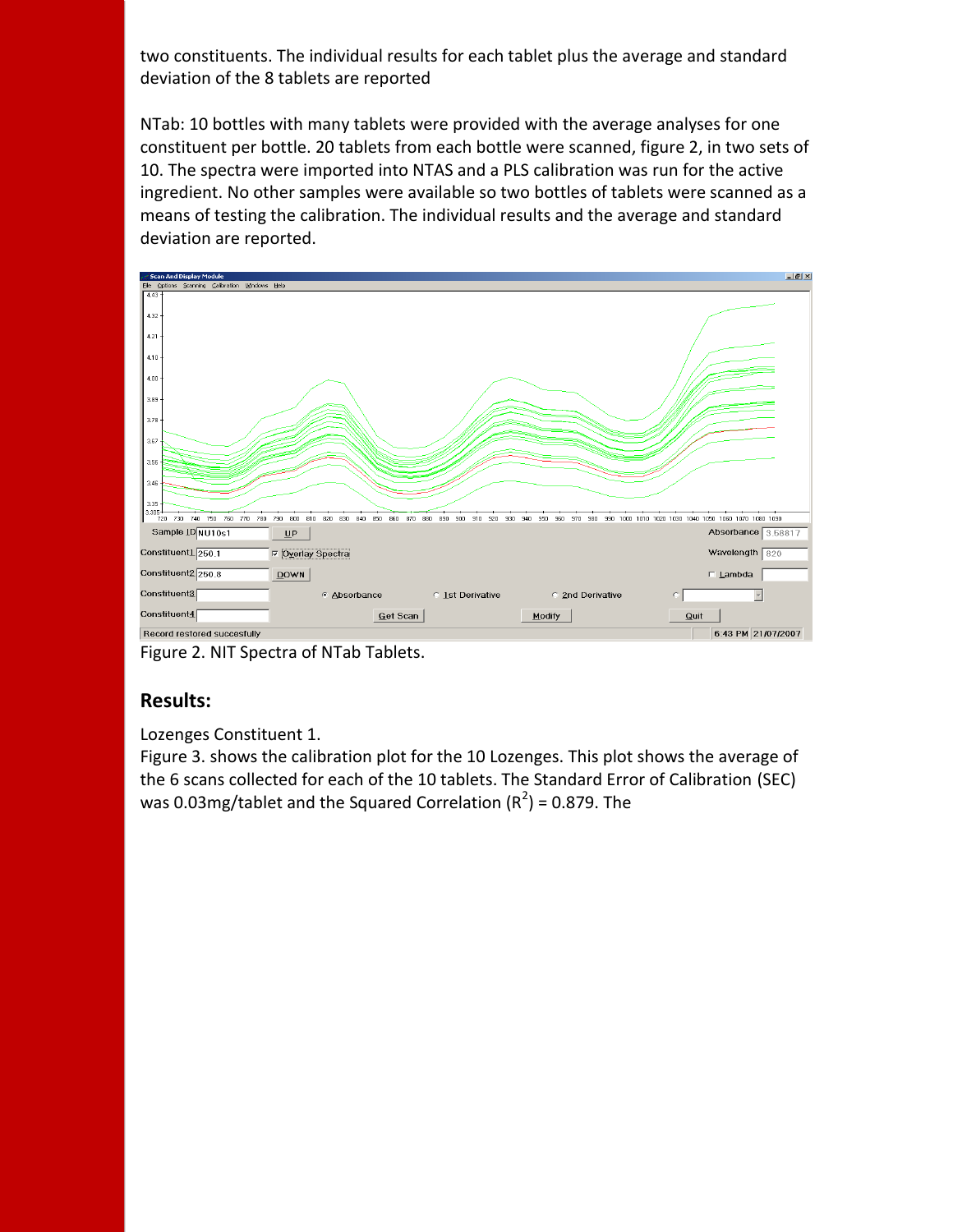

Figure 3. Calibration Plot of Constituent 1.

Table 1, shows the individual results for each tablet, along with the Standard Deviation of the reference data and the SEC for the NIR data. .

| Sample ID        | Ref  | <b>NIR</b> | Diff    |
|------------------|------|------------|---------|
| SB <sub>1</sub>  | 3.05 | 3.04       | $-0.01$ |
| SB <sub>2</sub>  | 3.00 | 3.03       | 0.03    |
| SB <sub>3</sub>  | 2.99 | 3.03       | 0.04    |
| SB4              | 2.86 | 2.87       | 0.01    |
| SB <sub>5</sub>  | 2.97 | 2.97       | 0.00    |
| SB6              | 3.04 | 3.04       | 0.00    |
| SB7              | 3.15 | 3.15       | 0.00    |
| SB <sub>8</sub>  | 3.14 | 3.08       | $-0.06$ |
| SB <sub>9</sub>  | 3.05 | 3.09       | 0.04    |
| SB <sub>10</sub> | 3.01 | 3.02       | 0.01    |
|                  |      |            |         |
| St Dev           | 0.09 | SEC        | 0.03    |

Table 2. shows the results of the prediction of the 10 bottles of lozenges. 8 lozenges from each bottle were measured. The tablet shows the individual results, the average and standard deviation for the 8 lozenges. The reference results and the difference between the reference and the average NIR predicted results are shown. Bias and Standard Error of Prediction (SEP) are also shown.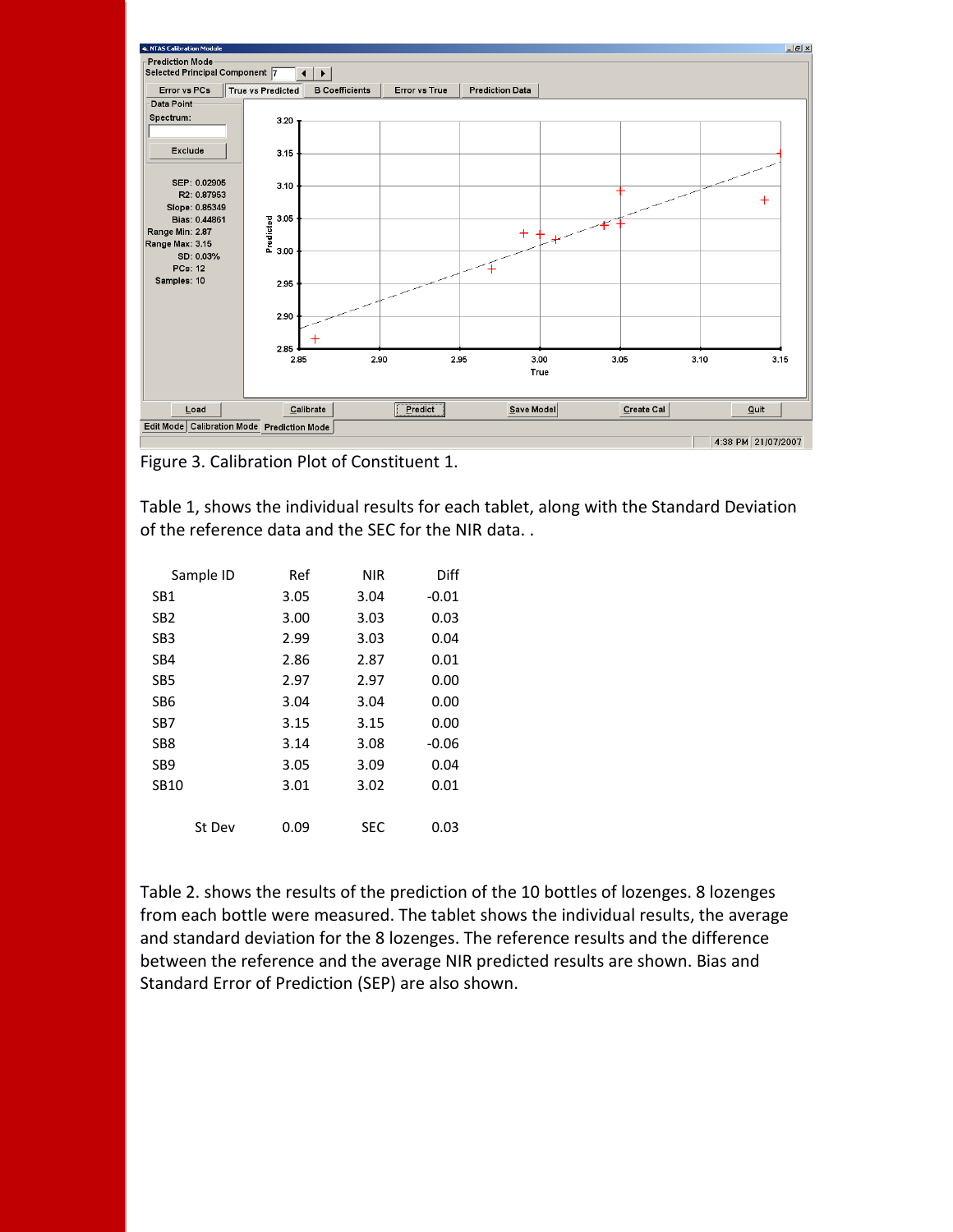| Sample      |                                                                         |      |      |      |      |      |      |      |      |         |             |         |
|-------------|-------------------------------------------------------------------------|------|------|------|------|------|------|------|------|---------|-------------|---------|
| ID          | Tablet 1 Tablet 2 Tablet 3 Tablet 4 Tablet 5 Tablet 6 Tablet 7 Tablet 8 |      |      |      |      |      |      |      | Ave  | Std Dev | Ref         | Diff    |
| <b>SB10</b> | 2.86                                                                    | 3.01 | 2.88 | 2.94 | 2.98 | 3.14 | 2.93 | 2.94 | 2.96 | 0.09    | 3.18        | 0.22    |
| <b>SB10</b> | 2.89                                                                    | 2.87 | 3.03 | 3.00 | 2.86 | 2.91 | 2.92 | 3.15 | 2.95 | 0.10    | 3.18        | 0.23    |
| <b>SB15</b> | 3.01                                                                    | 2.98 | 2.94 | 2.90 | 2.88 | 2.95 | 2.97 | 3.11 | 2.97 | 0.07    | 2.90        | $-0.07$ |
| <b>SB20</b> | 3.11                                                                    | 3.10 | 3.05 | 3.08 | 3.07 | 2.98 | 3.03 | 3.03 | 3.06 | 0.04    | 3.05        | 0.00    |
| <b>SB25</b> | 3.23                                                                    | 3.03 | 3.13 | 3.08 | 3.12 | 3.10 | 3.04 | 3.04 | 3.10 | 0.07    | 2.97        | $-0.13$ |
| <b>SB30</b> | 3.09                                                                    | 3.22 | 3.12 | 3.11 | 3.06 | 3.03 | 3.11 | 2.92 | 3.08 | 0.09    | 3.00        | $-0.08$ |
| <b>SB35</b> | 3.02                                                                    | 3.03 | 2.99 | 2.99 | 2.96 | 2.99 | 3.14 | 3.04 | 3.02 | 0.05    | 2.99        | $-0.03$ |
| <b>SB40</b> | 2.97                                                                    | 3.06 | 3.02 | 3.14 | 3.19 | 3.04 | 3.06 | 3.09 | 3.07 | 0.07    | 3.09        | 0.02    |
| <b>SB45</b> | 2.99                                                                    | 3.04 | 3.01 | 3.04 | 3.01 | 2.95 | 3.03 | 2.98 | 3.00 | 0.03    | 3.11        | 0.11    |
| <b>SB50</b> | 2.98                                                                    | 2.87 | 2.95 | 3.05 | 2.98 | 2.96 | 2.97 | 2.94 | 2.96 | 0.05    | 2.87        | $-0.09$ |
| <b>SB53</b> | 3.00                                                                    | 3.02 | 3.04 | 3.05 | 2.99 | 3.05 | 3.00 | 2.95 | 3.01 | 0.04    | 2.84        | $-0.17$ |
|             |                                                                         |      |      |      |      |      |      |      |      |         |             |         |
|             |                                                                         |      |      |      |      |      |      |      | Ave  | 0.06    | <b>Bias</b> | 0.00    |
|             |                                                                         |      |      |      |      |      |      |      |      |         | <b>SEP</b>  | 0.13    |

Since the SEP was much greater than the SEC, ie, SEP = 0.13 and SEC = 0.03, the spectra for all lozenges was combined and a calibration was developed. Figure 4. shows the calibration plot for constituent 1 for all lozenges. The SEC = 0.6 and the R2 = .662



Figure 4. Calibration plot for all Lozenges.

This calibration was used to predict the 10 x 8 lozenges as shown in table 3. The data shows the SEP = 0.07, which is very close to the SEC of 0.03.

#### Table 3.

Sample ID Tablet 1 Tablet 2 Tablet 3 Tablet 4 Tablet 5 Tablet 6 Tablet 7 Tablet 8 Ave Std Dev Ref Diff SB10 3.04 3.07 3.08 2.94 3.25 3.40 3.15 3.04 3.12 0.14 3.18 0.06

#### Table 2.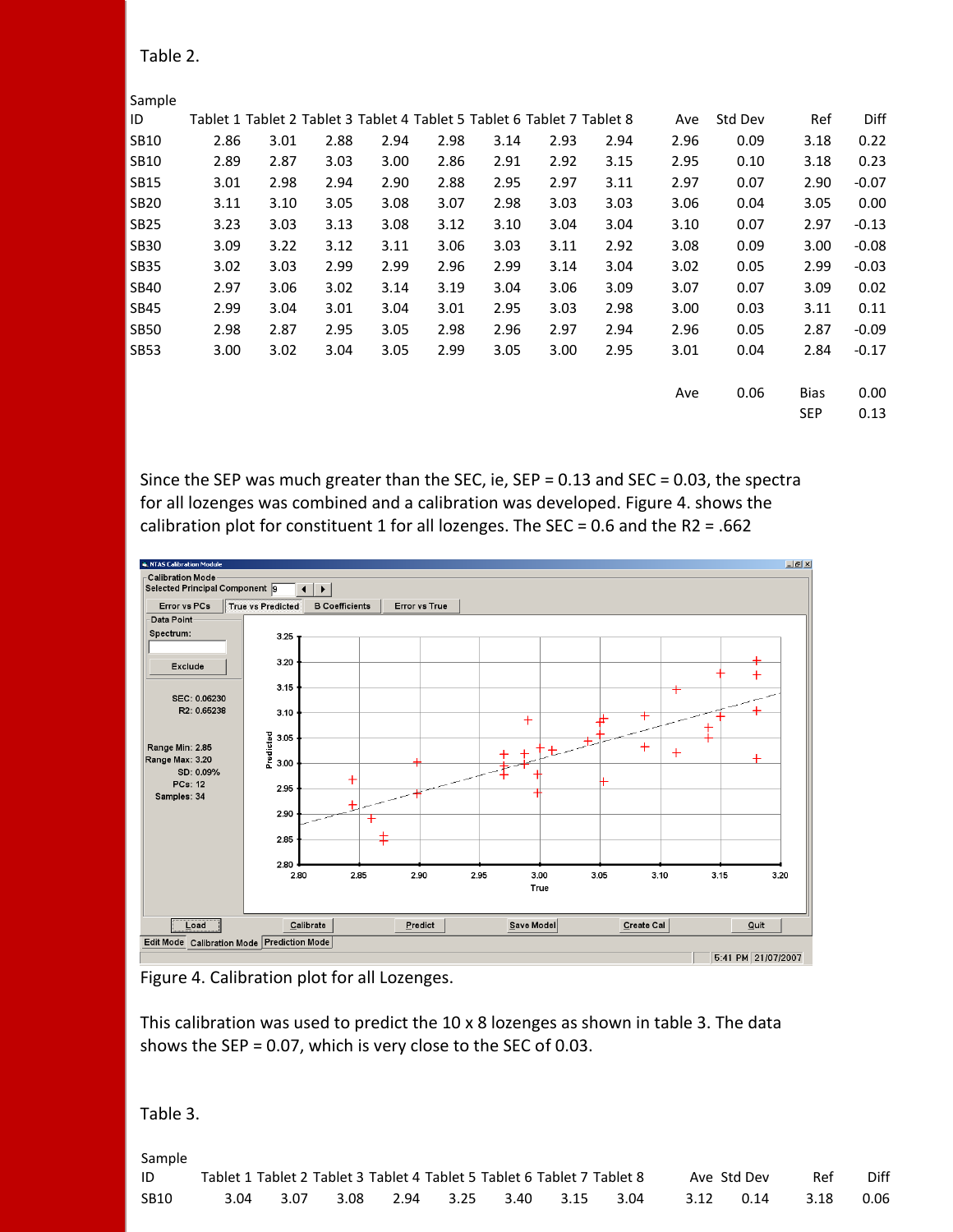| <b>SB10</b> | 3.10 | 3.01 | 3.22 | 3.06 | 3.10 | 2.97 | 3.17 | 3.43 | 3.13 | 0.14 | 3.18        | 0.05    |
|-------------|------|------|------|------|------|------|------|------|------|------|-------------|---------|
| <b>SB15</b> | 3.15 | 3.01 | 2.83 | 2.94 | 2.88 | 2.89 | 3.06 | 3.04 | 2.97 | 0.11 | 2.90        | $-0.08$ |
| <b>SB20</b> | 3.20 | 3.03 | 3.03 | 2.91 | 3.04 | 2.90 | 3.15 | 2.87 | 3.02 | 0.12 | 3.05        | 0.04    |
| <b>SB25</b> | 2.99 | 2.75 | 3.01 | 3.11 | 3.15 | 3.12 | 3.13 | 2.88 | 3.02 | 0.14 | 2.97        | $-0.05$ |
| <b>SB30</b> | 3.04 | 2.80 | 2.92 | 3.17 | 3.05 | 3.04 | 3.04 | 2.93 | 3.00 | 0.11 | 3.00        | 0.00    |
| <b>SB35</b> | 3.00 | 3.02 | 3.02 | 2.86 | 3.10 | 2.83 | 3.05 | 2.97 | 2.98 | 0.09 | 2.99        | 0.01    |
| <b>SB40</b> | 3.18 | 2.86 | 2.91 | 2.97 | 3.30 | 2.88 | 3.15 | 2.99 | 3.03 | 0.16 | 3.09        | 0.06    |
| <b>SB45</b> | 3.22 | 2.89 | 3.16 | 2.99 | 3.05 | 3.06 | 2.97 | 2.93 | 3.03 | 0.11 | 3.11        | 0.08    |
| <b>SB50</b> | 3.04 | 2.64 | 3.00 | 2.83 | 2.95 | 2.93 | 2.89 | 2.80 | 2.89 | 0.13 | 2.87        | $-0.02$ |
| <b>SB53</b> | 3.09 | 2.81 | 2.94 | 2.97 | 3.08 | 2.95 | 2.92 | 3.06 | 2.98 | 0.09 | 2.84        | $-0.13$ |
|             |      |      |      |      |      |      |      |      |      |      |             |         |
|             |      |      |      |      |      |      |      |      | Ave  | 0.12 | <b>Bias</b> | 0.00    |
|             |      |      |      |      |      |      |      |      |      |      | <b>SEP</b>  | 0.07    |

# **Lozenges Constituent 2:**

Figure 5. shows the calibration plot for constituent 2. The plot shows the average of the 6 scans for each tablet.



#### Figure 5. Calibration Plot for Constituent 2.

Tablet 4.

| Sample ID       | Ref  | NIR  | Diff    |
|-----------------|------|------|---------|
| SB1             | 1.29 | 1.31 | $-0.02$ |
| SB <sub>2</sub> | 1.3  | 1.31 | $-0.01$ |
| SB <sub>3</sub> | 1.29 | 1.31 | $-0.02$ |
| SB4             | 1.24 | 1.24 | 0.00    |
| SB <sub>5</sub> | 1.29 | 1.29 | 0.00    |
| SB <sub>6</sub> | 1.33 | 1.33 | 0.00    |
| SB <sub>7</sub> | 1.38 | 1.38 | 0.00    |
| SB8             | 1.37 | 1.34 | 0.03    |
| SB <sub>9</sub> | 1.34 | 1.35 | $-0.01$ |
| SB10            | 1.32 | 1.32 | 0.00    |
|                 |      |      |         |
|                 | SEP  |      | 0.01    |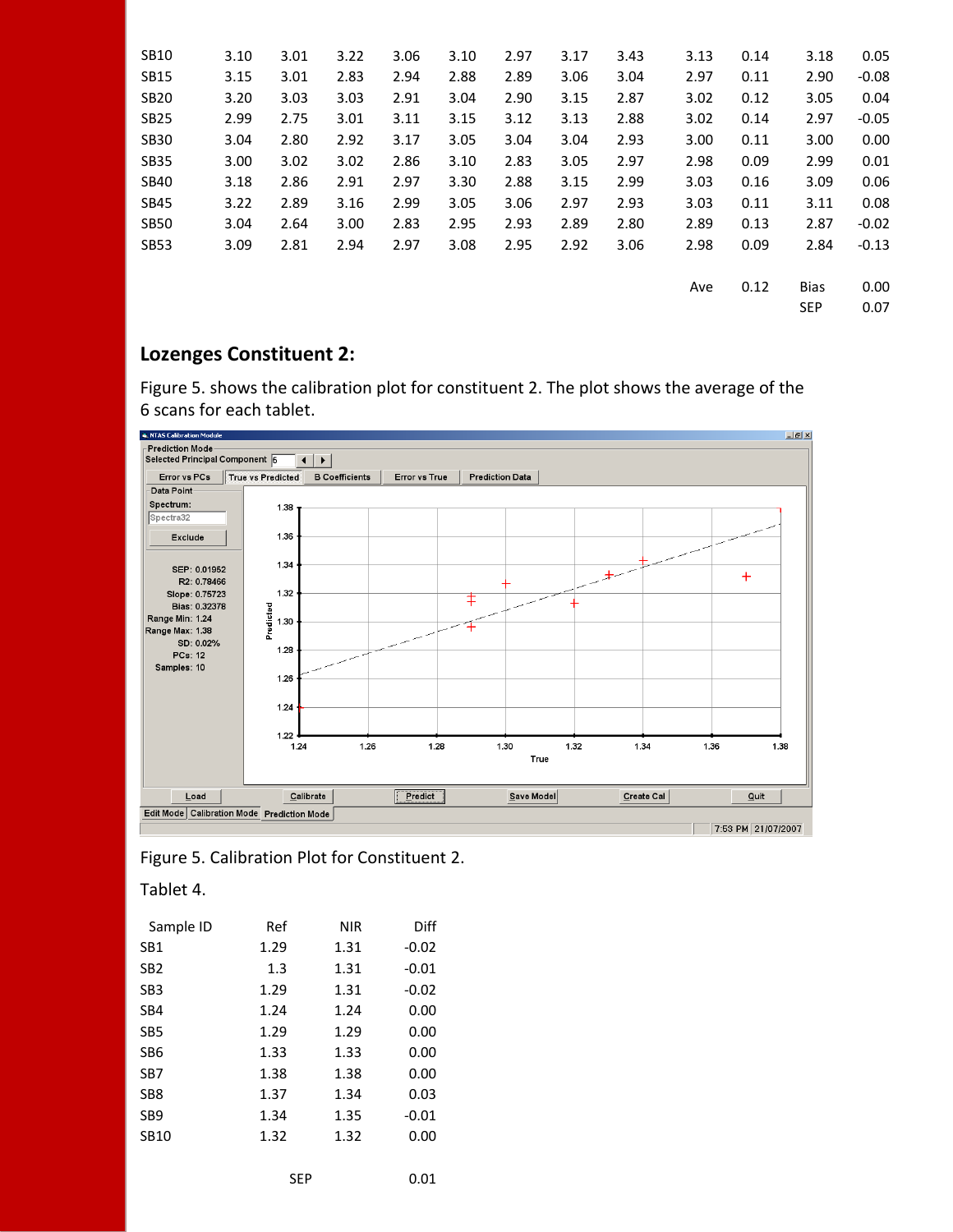Table 5. shows the prediction data constituent 2.

Sample

| ID          |      |      |      |      | Tablet 1 Tablet 2 Tablet 3 Tablet 4 Tablet 5 Tablet 6 Tablet 7 Tablet 8 |      |      |      |      | Ave Std Dev | Ref         | Diff    |
|-------------|------|------|------|------|-------------------------------------------------------------------------|------|------|------|------|-------------|-------------|---------|
| <b>SB10</b> | 1.28 | 1.31 | 1.27 | 1.29 | 1.34                                                                    | 1.37 | 1.29 | 1.27 | 1.30 | 0.04        | 1.41        | 0.11    |
| <b>SB10</b> | 1.28 | 1.29 | 1.32 | 1.31 | 1.30                                                                    | 1.30 | 1.31 | 1.37 | 1.31 | 0.03        | 1.41        | 0.10    |
| <b>SB15</b> | 1.30 | 1.31 | 1.30 | 1.29 | 1.28                                                                    | 1.31 | 1.32 | 1.31 | 1.30 | 0.01        | 1.31        | 0.01    |
| <b>SB20</b> | 1.35 | 1.37 | 1.35 | 1.37 | 1.35                                                                    | 1.33 | 1.37 | 1.37 | 1.36 | 0.02        | 1.38        | 0.02    |
| <b>SB25</b> | 1.35 | 1.35 | 1.35 | 1.35 | 1.35                                                                    | 1.35 | 1.35 | 1.35 | 1.35 | 0.00        | 1.35        | 0.00    |
| <b>SB30</b> | 1.34 | 1.42 | 1.39 | 1.38 | 1.35                                                                    | 1.34 | 1.38 | 1.32 | 1.36 | 0.03        | 1.36        | 0.00    |
| <b>SB35</b> | 1.32 | 1.35 | 1.33 | 1.32 | 1.31                                                                    | 1.36 | 1.37 | 1.34 | 1.34 | 0.02        | 1.35        | 0.01    |
| <b>SB40</b> | 1.30 | 1.36 | 1.35 | 1.35 | 1.35                                                                    | 1.35 | 1.33 | 1.33 | 1.34 | 0.02        | 1.40        | 0.06    |
| <b>SB45</b> | 1.33 | 1.30 | 1.34 | 1.33 | 1.32                                                                    | 1.31 | 1.32 | 1.34 | 1.32 | 0.01        | 1.41        | 0.09    |
| <b>SB50</b> | 1.31 | 1.29 | 1.28 | 1.31 | 1.32                                                                    | 1.30 | 1.32 | 1.32 | 1.31 | 0.01        | 1.30        | $-0.01$ |
| <b>SB53</b> | 1.30 | 1.33 | 1.35 | 1.36 | 1.34                                                                    | 1.31 | 1.34 | 1.36 | 1.34 | 0.02        | 1.28        | $-0.06$ |
|             |      |      |      |      |                                                                         |      |      |      |      |             |             |         |
|             |      |      |      |      |                                                                         |      |      |      | Ave  | 0.02        | <b>Bias</b> | 0.03    |
|             |      |      |      |      |                                                                         |      |      |      |      |             | <b>SEP</b>  | 0.05    |

As was done for constituent 1, a second calibration was developed using all lozenges. This calibration was used to predict the 10 bottles of tablets.

Figure 6. shows the calibration plot for constituent 2 using all lozenges. Table 6. shows the individual results, the average and standard deviation for each bottle of tablets. Also it shows the Bias and SEP against the reference data.

The SEC = 0.04 and  $R^2$  = 0.29. The low correlation is of concern. The extremely narrow range of values for constituent 2, ie, 1.24 to 1.42, makes it very difficult to develop a calibration model. However the calibration developed predicts the 10 samples with a SEP = 0.04 which is the same as the SEC.



Table 6. Prediction of Constituent 2, All Lozenges.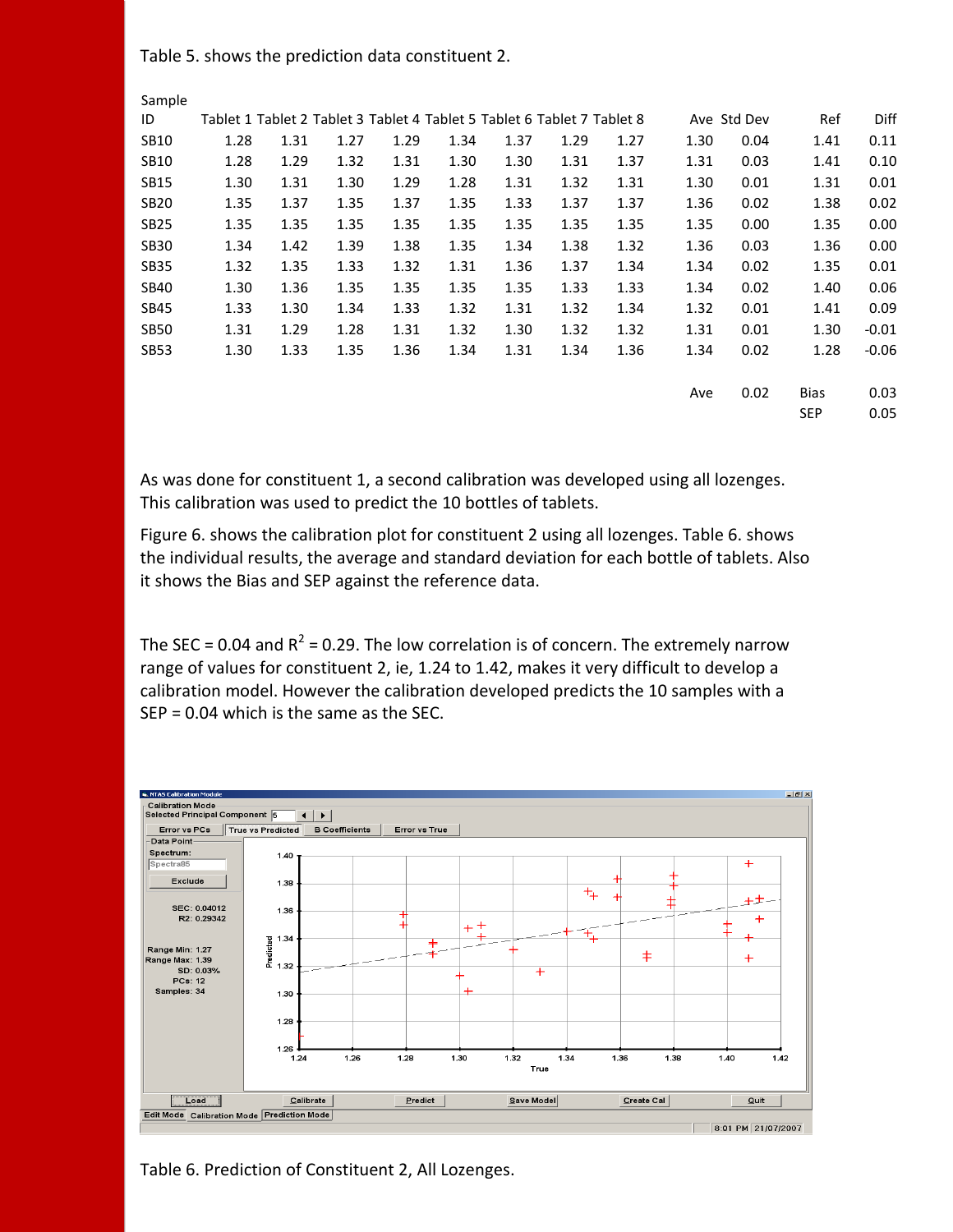|      |      |              |      |                      |                                                                      |      |      |                                                                                                                                                                 |      | Ref                                                                                                        | Diff    |
|------|------|--------------|------|----------------------|----------------------------------------------------------------------|------|------|-----------------------------------------------------------------------------------------------------------------------------------------------------------------|------|------------------------------------------------------------------------------------------------------------|---------|
| 1.34 | 1.33 | 1.31         |      | 1.41                 | 1.41                                                                 |      | 1.29 |                                                                                                                                                                 | 0.04 | 1.41                                                                                                       | 0.06    |
|      | 1.32 | 1.35         |      |                      | 1.34                                                                 |      | 1.44 |                                                                                                                                                                 | 0.04 | 1.41                                                                                                       | 0.04    |
| 1.35 | 1.34 | 1.35         |      | 1.34                 | 1.31                                                                 |      | 1.33 |                                                                                                                                                                 | 0.02 | 1.31                                                                                                       | $-0.04$ |
| 1.35 | 1.35 | 1.38         | 1.39 | 1.35                 | 1.32                                                                 |      | 1.40 |                                                                                                                                                                 | 0.03 | 1.38                                                                                                       | 0.01    |
| 1.35 | 1.35 |              |      | 1.35                 | 1.35                                                                 |      | 1.35 |                                                                                                                                                                 | 0.00 | 1.35                                                                                                       | 0.00    |
| 1.35 | 1.35 | 1.41         |      | 1.38                 | 1.35                                                                 |      | 1.38 |                                                                                                                                                                 | 0.03 | 1.36                                                                                                       | $-0.02$ |
| 1.35 | 1.33 | 1.34         |      | 1.36                 | 1.36                                                                 |      | 1.38 |                                                                                                                                                                 | 0.02 | 1.35                                                                                                       | $-0.01$ |
|      | 1.34 |              |      | 1.34                 | 1.34                                                                 |      | 1.35 |                                                                                                                                                                 | 0.01 | 1.40                                                                                                       | 0.05    |
| 1.35 | 1.38 | 1.32         | 1.37 | 1.34                 | 1.37                                                                 |      | 1.39 |                                                                                                                                                                 | 0.02 | 1.41                                                                                                       | 0.05    |
| 1.35 | 1.31 | 1.28         |      | 1.28                 | 1.33                                                                 |      | 1.36 |                                                                                                                                                                 | 0.03 | 1.30                                                                                                       | $-0.02$ |
| 1.35 | 1.34 |              |      | 1.33                 | 1.36                                                                 |      | 1.39 |                                                                                                                                                                 | 0.03 | 1.28                                                                                                       | $-0.07$ |
|      |      |              |      |                      |                                                                      |      |      |                                                                                                                                                                 |      |                                                                                                            |         |
|      |      |              |      |                      |                                                                      |      |      |                                                                                                                                                                 | 0.02 | <b>Bias</b>                                                                                                | 0.01    |
|      |      |              |      |                      |                                                                      |      |      |                                                                                                                                                                 |      | SEP                                                                                                        | 0.04    |
|      |      | 1.34<br>1.35 |      | 1.35<br>1.36<br>1.34 | 1.33<br>1.35<br>1.36<br>1.35<br>1.42<br>1.33<br>1.35<br>1.34<br>1.38 | 1.40 |      | Tablet 1 Tablet 2 Tablet 3 Tablet 4 Tablet 5 Tablet 6 Tablet 7 Tablet 8<br>1.35<br>1.39<br>1.37<br>1.40<br>1.35<br>1.37<br>1.39<br>1.35<br>1.37<br>1.35<br>1.30 |      | Ave Std Dev<br>1.35<br>1.37<br>1.35<br>1.37<br>1.35<br>1.38<br>1.36<br>1.35<br>1.36<br>1.32<br>1.35<br>Ave |         |

# **NTab:**

Figure 7. shows the calibration plot for the active ingredient in NTab tablets. The SEC = 0.47 and  $R^2$  = 0.927. Table 8 shows the data.





| Sample ID Ref   | NIR   | Diff  |        |
|-----------------|-------|-------|--------|
| NU1             | 251.8 | 251.6 | 0.2    |
| NU1             | 251.8 | 252.4 | $-0.6$ |
| NU <sub>2</sub> | 249.8 | 249.5 | 0.3    |
| NU <sub>2</sub> | 249.8 | 249.0 | 0.8    |
| NU3             | 247.6 | 248.4 | $-0.8$ |
| NU3             | 247.6 | 247.8 | $-0.2$ |
| NU4             | 250.9 | 250.4 | 0.5    |
| NU4             | 250.9 | 251.4 | $-0.5$ |
| NU <sub>5</sub> | 252.0 | 251.3 | 0.7    |
|                 |       |       |        |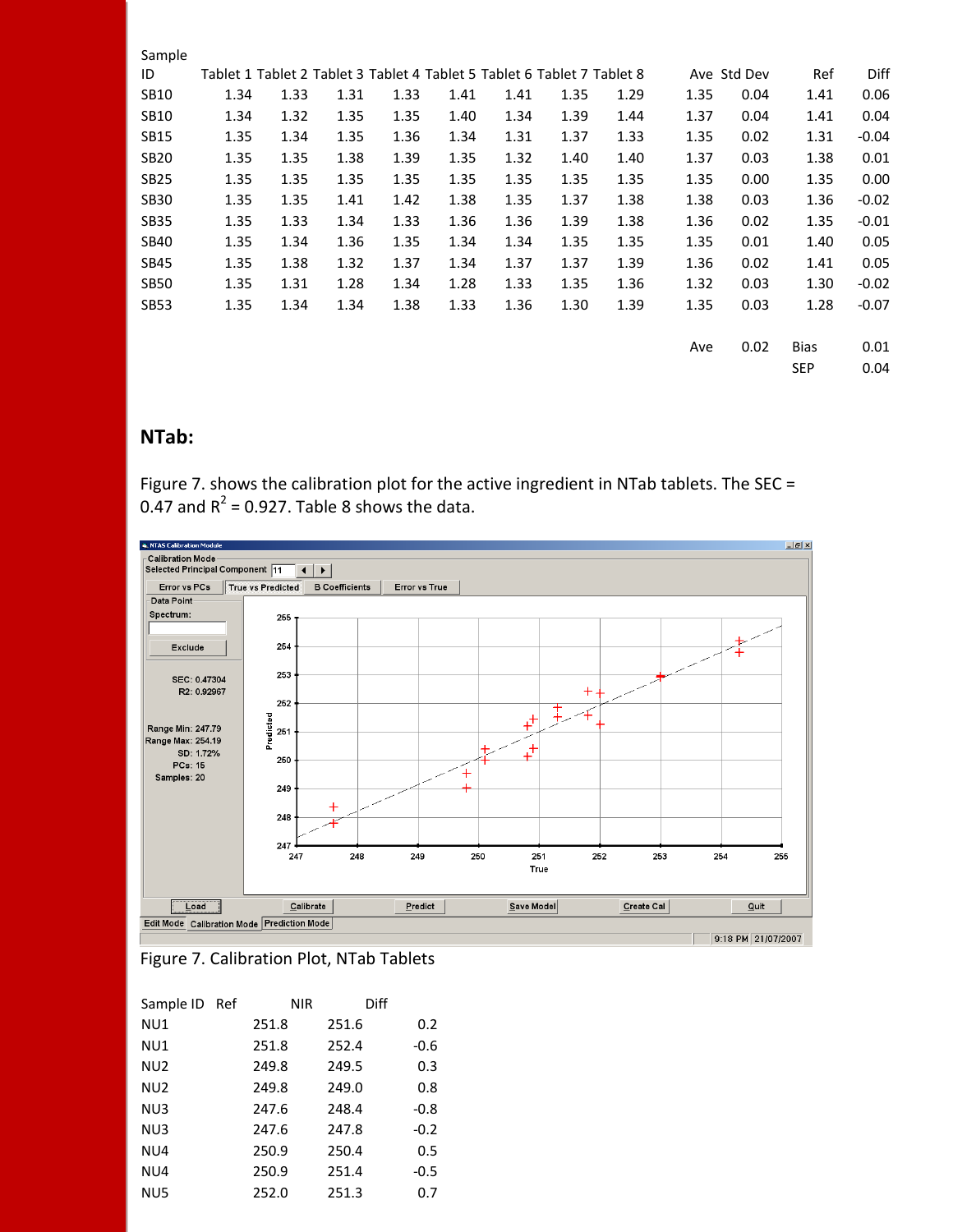| NU <sub>5</sub>       | 252.0           | 252.4 | $-0.4$ |
|-----------------------|-----------------|-------|--------|
| NU6                   | 254.3           | 253.8 | 0.5    |
| NU6                   | 254.3           | 254.2 | 0.1    |
| NU7                   | 251.3           | 251.5 | $-0.2$ |
| NU7                   | 251.3           | 251.9 | -0.6   |
| NU8                   | 253.0           | 253.0 | 0.0    |
| NU8                   | 253.0           | 252.9 | 0.1    |
| NU9                   | 250.8           | 251.2 | $-0.4$ |
| NU9                   | 250.8           | 250.1 | 0.7    |
| Nu10                  | 250.1           | 250.0 | 0.1    |
| NU10                  | 250.1           | 250.4 | $-0.3$ |
|                       |                 |       |        |
|                       |                 | Bias  | 0.0    |
|                       |                 | SEC   | 0.47   |
| $\cdots$<br>- ' ' ^ ^ | $\cdot$ $\cdot$ |       |        |

Table 8. Calibration Data for NTab Tablets.

Table 9. shows the data for the individual tablets, the Average and SD's, as well as the SEP.

| Sample          |                                                                                  |        |        |        |        |        |        |        |        | Tablet |             |      |       |
|-----------------|----------------------------------------------------------------------------------|--------|--------|--------|--------|--------|--------|--------|--------|--------|-------------|------|-------|
| ID              | Tablet 1 Tablet 2 Tablet 3 Tablet 4 Tablet 5 Tablet 6 Tablet 7 Tablet 8 Tablet 9 |        |        |        |        |        |        |        |        | 10     | Ave Std Dev |      | Ref   |
| NU1             | 253.69                                                                           | 257.27 | 251.55 | 245.02 | 246.90 | 253.07 | 254.90 | 249.73 | 249.18 | 254.67 | 251.52      | 4.11 | 251.8 |
| NU1             | 245.57                                                                           | 252.24 | 250.46 | 248.03 | 255.20 | 252.33 | 259.58 | 255.58 | 249.88 | 255.16 | 252.37      | 4.46 | 251.8 |
| NU <sub>2</sub> | 248.67                                                                           | 253.89 | 248.35 | 248.82 | 254.46 | 243.44 | 247.01 | 249.96 | 247.97 | 252.82 | 249.32      | 3.57 | 249.8 |
| NU <sub>2</sub> | 236.31                                                                           | 253.15 | 246.50 | 248.22 | 250.24 | 249.76 | 256.46 | 251.77 | 244.98 | 252.98 | 249.05      | 5.98 | 249.8 |
| NU3             | 247.60                                                                           | 247.60 | 247.60 | 247.60 | 247.60 | 247.60 | 247.60 | 247.60 | 247.60 | 247.60 | 247.60      | 0.00 | 247.6 |
| NU3             | 246.23                                                                           | 241.45 | 249.71 | 248.44 | 248.74 | 245.81 | 248.98 | 243.26 | 256.12 | 244.32 | 246.58      | 2.97 | 247.6 |
| NU4             | 244.46                                                                           | 248.17 | 255.29 | 253.90 | 249.43 | 248.05 | 251.34 | 246.90 | 253.73 | 246.98 | 249.69      | 3.63 | 250.9 |
| NU4             | 249.25                                                                           | 249.44 | 247.35 | 251.79 | 251.93 | 251.02 | 255.85 | 250.11 | 258.34 | 247.76 | 250.84      | 2.52 | 250.9 |
| NU <sub>5</sub> | 248.59                                                                           | 251.63 | 247.72 | 253.66 | 254.87 | 249.16 | 255.87 | 248.65 | 251.76 | 248.05 | 251.27      | 3.19 | 252.0 |
| NU <sub>5</sub> | 252.66                                                                           | 250.57 | 248.29 | 259.05 | 252.97 | 250.27 | 253.34 | 247.87 | 258.50 | 250.71 | 251.88      | 3.56 | 252.0 |
| NU <sub>6</sub> | 249.55                                                                           | 253.09 | 252.32 | 261.05 | 250.10 | 249.86 | 246.03 | 251.71 | 259.97 | 253.44 | 251.71      | 4.35 | 254.3 |
| NU <sub>6</sub> | 254.97                                                                           | 258.36 | 256.04 | 257.90 | 249.78 | 248.86 | 254.00 | 250.42 | 259.66 | 254.06 | 253.79      | 3.70 | 254.3 |
| NU7             | 252.05                                                                           | 259.15 | 246.51 | 253.57 | 255.98 | 246.73 | 256.96 | 248.70 | 253.06 | 250.51 | 252.46      | 4.80 | 251.3 |
| NU7             | 253.06                                                                           | 250.51 | 250.19 | 253.06 | 247.63 | 254.86 | 252.89 | 252.58 | 255.44 | 248.65 | 251.85      | 2.27 | 251.3 |
| NU8             | 251.53                                                                           | 251.67 | 250.26 | 253.25 | 255.16 | 253.53 | 254.56 | 253.09 | 255.75 | 248.27 | 252.88      | 1.64 | 253.0 |
| NU8             | 258.29                                                                           | 249.60 | 248.10 | 253.11 | 251.74 | 255.38 | 253.65 | 251.68 | 256.41 | 248.03 | 252.69      | 3.21 | 253.0 |
| NU9             | 257.28                                                                           | 252.34 | 249.40 | 253.60 | 250.40 | 256.52 | 251.70 | 247.12 | 253.18 | 250.21 | 252.30      | 3.45 | 250.8 |
| NU9             | 254.63                                                                           | 247.20 | 247.73 | 253.57 | 246.99 | 251.89 | 248.48 | 247.88 | 251.67 | 249.09 | 249.80      | 3.08 | 250.8 |
| Nu10            | 254.56                                                                           | 250.19 | 247.89 | 252.50 | 248.54 | 250.54 | 249.70 | 249.41 | 251.79 | 246.89 | 250.41      | 2.17 | 250.1 |
| NU10            | 250.14                                                                           | 248.95 | 249.73 | 254.22 | 247.66 | 255.97 | 250.15 | 249.28 | 252.98 | 247.74 | 250.76      | 2.83 | 250.1 |

Table 9. Individual prediction results for NTab Tablets.

Ave 3.27